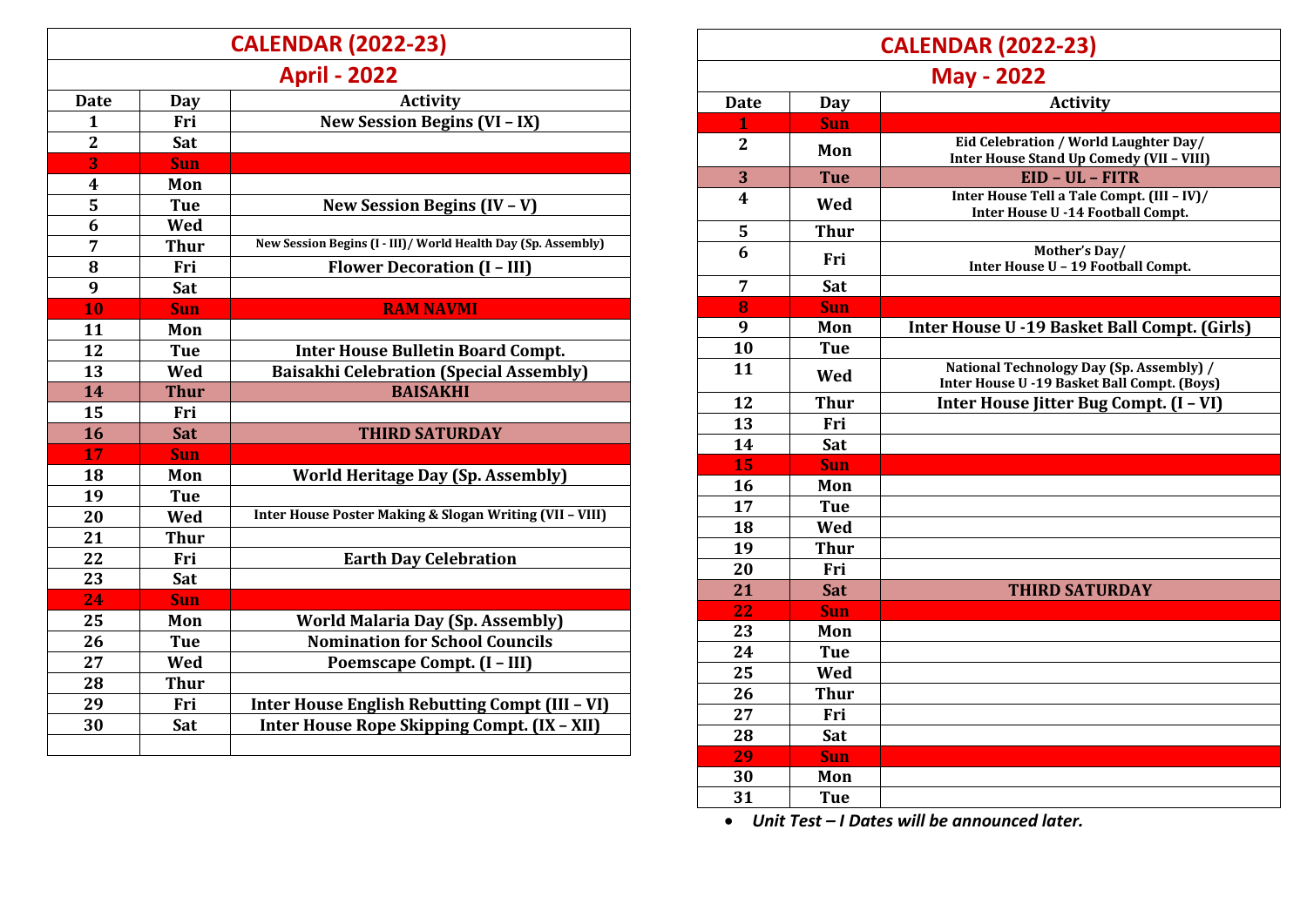|                         |             | <b>CALENDAR (2022-23)</b>                              |
|-------------------------|-------------|--------------------------------------------------------|
|                         |             | <b>June - 2022</b>                                     |
| <b>Date</b>             | <b>Day</b>  | <b>Activity</b>                                        |
| $\mathbf{1}$            | Wed         | Summer Camp Begins / Extra Classes begin (X, XI & XII) |
| $\overline{2}$          | <b>Thur</b> |                                                        |
| 3                       | Fri         |                                                        |
| $\overline{\mathbf{4}}$ | Sat         |                                                        |
| 5                       | <b>Sun</b>  |                                                        |
| 6                       | Mon         |                                                        |
| 7                       | <b>Tue</b>  |                                                        |
| 8                       | Wed         |                                                        |
| 9                       | <b>Thur</b> |                                                        |
| 10                      | Fri         |                                                        |
| 11                      | Sat         |                                                        |
| 12                      | <b>Sun</b>  |                                                        |
| 13                      | Mon         |                                                        |
| 14                      | <b>Tue</b>  |                                                        |
| 15                      | Wed         |                                                        |
| 16                      | <b>Thur</b> |                                                        |
| 17                      | Fri         |                                                        |
| 18                      | Sat         | Summer Vacaions                                        |
| 19                      | <b>Sun</b>  |                                                        |
| 20                      | Mon         |                                                        |
| 21                      | <b>Tue</b>  |                                                        |
| 22                      | Wed         |                                                        |
| 23                      | <b>Thur</b> |                                                        |
| 24                      | Fri         |                                                        |
| 25                      | Sat         |                                                        |
| 26                      | Sun         |                                                        |
| 27                      | Mon         |                                                        |
| 28                      | <b>Tue</b>  |                                                        |
| 29                      | Wed         |                                                        |
| 30                      | <b>Thur</b> |                                                        |

| <b>CALENDAR (2022-23)</b> |             |                                                     |  |
|---------------------------|-------------|-----------------------------------------------------|--|
| <b>July - 2021</b>        |             |                                                     |  |
| <b>Date</b>               | Day         | <b>Activity</b>                                     |  |
| 1                         | Fri         |                                                     |  |
| $\overline{2}$            | Sat         |                                                     |  |
| $\overline{\mathbf{3}}$   | Sun         | Summer Vacations                                    |  |
| 4                         | Mon         |                                                     |  |
| 5                         | <b>Tue</b>  |                                                     |  |
| 6                         | Wed         |                                                     |  |
| 7                         | <b>Thur</b> | World Chocolate Day                                 |  |
| 8                         | Fri         |                                                     |  |
| 9                         | Sat         |                                                     |  |
| 10                        | Sun         |                                                     |  |
| 11                        | Mon         | EID - UL - AZHA                                     |  |
| 12                        | <b>Tue</b>  |                                                     |  |
| 13                        | Wed         |                                                     |  |
| 14                        | <b>Thur</b> |                                                     |  |
| 15                        | Fri         | <b>School Re - Opens for Students</b>               |  |
| 16                        | Sat         |                                                     |  |
| 17                        | Sun         |                                                     |  |
| 18                        | Mon         |                                                     |  |
| 19                        | <b>Tue</b>  | <b>Plantation Drive (Van Mahotsav)</b>              |  |
| 20                        | Wed         | Inter House U -19 Basket Ball finals (Girls / Boys) |  |
| 21                        | <b>Thur</b> |                                                     |  |
| 22                        | Fri         | <b>Bookmark Making Activity (III - VI)</b>          |  |
| 23                        | Sat         | <b>Investiture Ceremony (Sr.)</b>                   |  |
| 24                        | <b>Sun</b>  |                                                     |  |
| 25                        | Mon         |                                                     |  |
| 26                        | <b>Tue</b>  | Inter House RJ Compt. (V - VI)                      |  |
| 27                        | Wed         | Inter House Bowling Compt. (III - IV)               |  |
| 28                        | <b>Thur</b> | <b>Inter House Quiz Competition (VII - XII)</b>     |  |
| 29                        | Fri         | Campus Art League (I - XII)                         |  |
| 30                        | Sat         |                                                     |  |
| 31                        | <b>Sun</b>  |                                                     |  |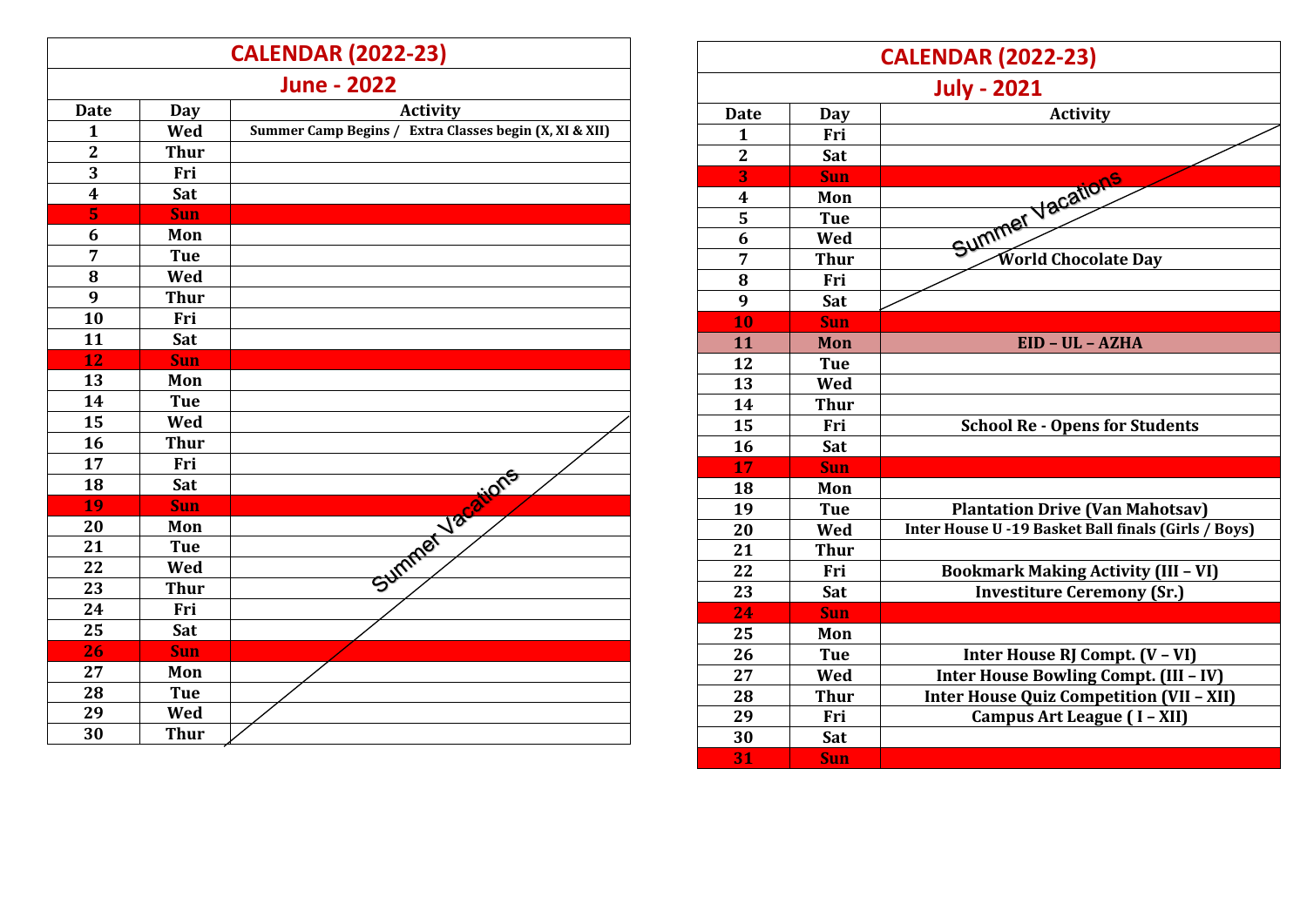## **CALENDAR (2022 -23 )**

| <b>August - 2022</b>    |             |                                              |
|-------------------------|-------------|----------------------------------------------|
| <b>Date</b>             | <b>Day</b>  | <b>Activity</b>                              |
| $\mathbf{1}$            | Mon         | 2 <sup>nd</sup> Wall Magazine Contest        |
| $\overline{2}$          | <b>Tue</b>  | <b>Inter House Puppetry Compt. (IV - VI)</b> |
| 3                       | Wed         | <b>Sports Day Heats Begin</b>                |
| $\overline{\mathbf{4}}$ | <b>Thur</b> |                                              |
| 5                       |             | Kavi Samellan (I - III) /                    |
|                         | Fri         | Inter House Dance Compt. (IX - XII)          |
| 6                       | Sat         | Inter House Skating Compt. (IX - XII)        |
| 7                       | <b>Sun</b>  |                                              |
| 8                       | Mon         | <b>MOHARRAM</b>                              |
| 9                       | <b>Tue</b>  | Inter House Hindi Elocution (V - VI)         |
| 10                      | Wed         | Raksha Bandhan Celebration (I - III) /       |
|                         |             | <b>Annual Sports Day</b>                     |
| 11                      | <b>Thur</b> | <b>RAKSHA BANDHAN</b>                        |
| 12                      | Fri         | English Fest (VIII - XII)                    |
| 13                      | Sat         | Sp. Assembly on Independence Day /           |
|                         |             | Jr. Investiture Ceremony                     |
| 14                      | Sun         |                                              |
| 15                      | Mon         | <b>INDEPENDENCE DAY</b>                      |
| 16                      | <b>Tue</b>  | Inter House Skipping Compt. (II - IV)        |
| 17                      | Wed         |                                              |
| 18                      | <b>Thur</b> |                                              |
| 19                      | Fri         | <b>JANAMASHTMI</b>                           |
| 20                      | Sat         | <b>THIRD SATURDAY</b>                        |
| 21                      | Sun         |                                              |
| 22                      | Mon         | <b>UT 1 Class XI Begins</b>                  |
| 23                      | <b>Tue</b>  | Inter House Matsogi Do Compt. (I - VI)       |
| 24                      | Wed         | Inter House Tableau Compt. (I - XII)         |
| 25                      | <b>Thur</b> |                                              |
| 26                      | Fri         | Autography Compt. (I - III) /                |
|                         |             | JYC - Day 1                                  |
| 27                      | Sat         | $JYC - Day 2$                                |
| 28                      | <b>Sun</b>  |                                              |
| 29                      | Mon         | <b>UT 1 Class XI Concludes</b>               |
| 30                      | <b>Tue</b>  | Inter House Stamp Making Compt. (V - VI)     |
| 31                      | Wed         | Hindi Pakhwada (VII - XII)                   |

|              | <b>CALENDAR (2022-23)</b> |                                                    |  |
|--------------|---------------------------|----------------------------------------------------|--|
|              | September - 2021          |                                                    |  |
| <b>Date</b>  | Day                       | <b>Activity</b>                                    |  |
| 1            | <b>Thur</b>               | Fireless Cooking (I - III)                         |  |
| $\mathbf{2}$ | Fri                       | Inter House Skating (I - III)                      |  |
| 3            | Sat                       |                                                    |  |
| 4            | <b>Sun</b>                |                                                    |  |
| 5            | Mon                       | <b>International Day of Charity / Teachers Day</b> |  |
| 6            | <b>Tue</b>                | <b>Inter House Skating (IV - VI)</b>               |  |
| 7            | Wed                       |                                                    |  |
| 8            | <b>Thur</b>               | <b>International Literary Day</b>                  |  |
| 9            | Fri                       |                                                    |  |
| 10           | Sat                       | Half Yearly Begins (I - VII)                       |  |
| 11           | Sun                       |                                                    |  |
| 12           | Mon                       |                                                    |  |
| 13           | <b>Tue</b>                |                                                    |  |
| 14           | Wed                       | <b>Hindi Diwas</b>                                 |  |
| 15           | <b>Thur</b>               |                                                    |  |
| 16           | Fri                       |                                                    |  |
| 17           | <b>Sat</b>                | <b>THIRD SATURDAY</b>                              |  |
| 18           | <b>Sun</b>                |                                                    |  |
| 19           | Mon                       |                                                    |  |
| 20           | <b>Tue</b>                |                                                    |  |
| 21           | Wed                       |                                                    |  |
| 22           | <b>Thur</b>               |                                                    |  |
| 23           | Fri                       | Half Yearly Concludes (I - VII)                    |  |
| 24           | Sat                       |                                                    |  |
| 25           | <b>Sun</b>                |                                                    |  |
| 26           | Mon                       |                                                    |  |
| 27           | <b>Tue</b>                |                                                    |  |
| 28           | Wed                       | $PTM (I - VI)$                                     |  |
| 29           | <b>Thur</b>               | PTM (VII-VIII)                                     |  |
| 30           | Fri                       |                                                    |  |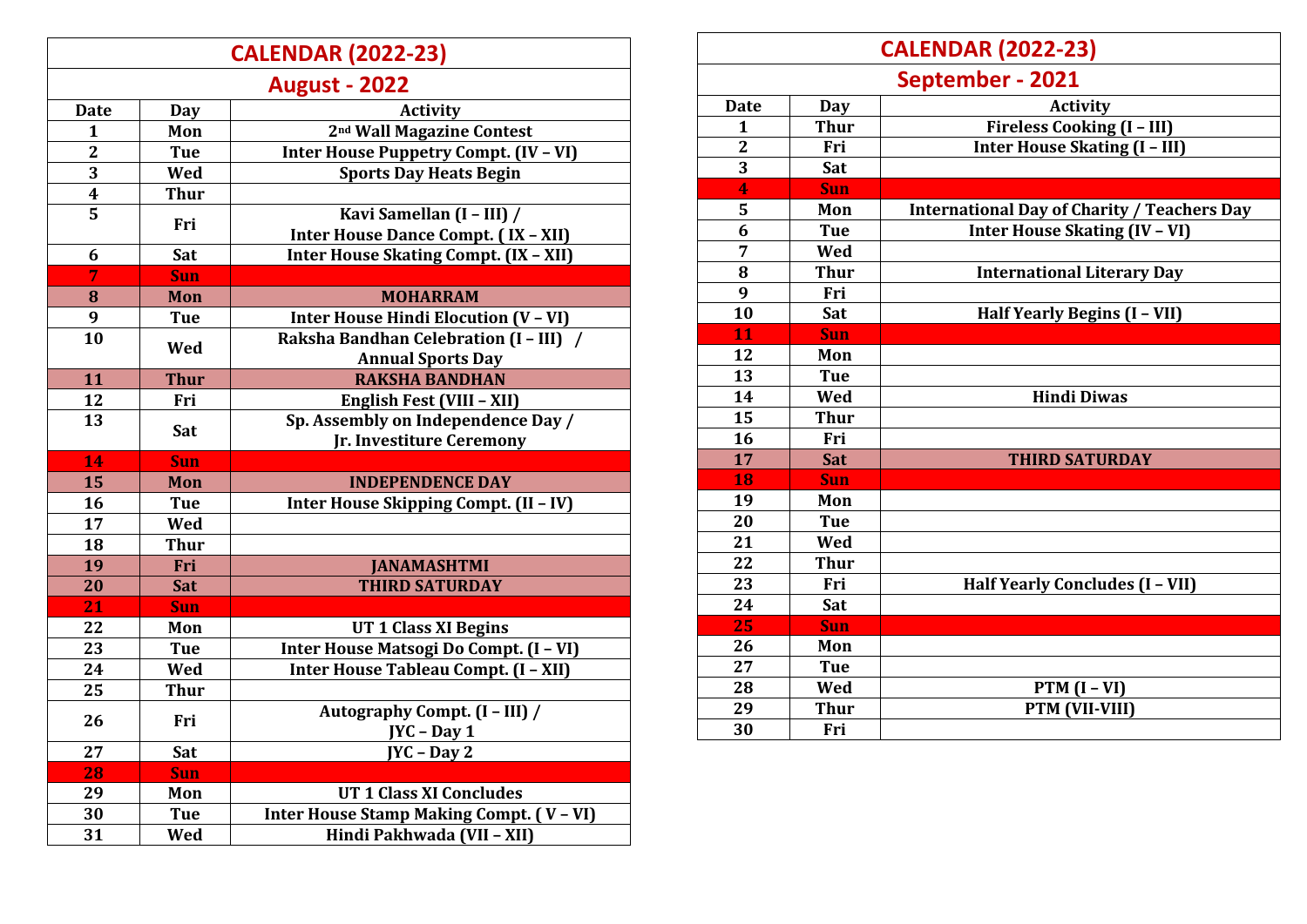|                         | <b>CALENDAR (2022-23)</b> |                                                                                          |  |
|-------------------------|---------------------------|------------------------------------------------------------------------------------------|--|
|                         | October - 2022            |                                                                                          |  |
| Date                    | Day                       | <b>Activity</b>                                                                          |  |
| $\mathbf{1}$            | Sat                       | Inter House Logo Designing Compt. (VI) /<br>Sp. Assembly on Gandhi Jayanti               |  |
| $\overline{2}$          | <b>Sun</b>                | <b>GANDHI JAYANTI</b>                                                                    |  |
| 3                       | Mon                       |                                                                                          |  |
| $\overline{\mathbf{4}}$ | <b>Tue</b>                | <b>MAHANAVAMI</b>                                                                        |  |
| 5                       | <b>Wed</b>                | <b>DUSSEHRA</b>                                                                          |  |
| 6                       | <b>Thur</b>               | Term I Exam Begins (IX & XI) / Spellathon (I - V)                                        |  |
| 7                       | Fri                       | Term - I - Pre Board 1 (X & XII) / Inter House Casio Compt. (I - VI)                     |  |
| 8                       | Sat                       | EID - UL - MILAD - UL - NABI                                                             |  |
| 9                       | Sun                       |                                                                                          |  |
| 10                      | Mon                       |                                                                                          |  |
| 11                      | <b>Tue</b>                | Inter House Intoning Compt. (I - VI)                                                     |  |
| 12                      | Wed                       |                                                                                          |  |
| 13                      | <b>Thur</b>               |                                                                                          |  |
| 14                      | Fri                       | Inter House English Play (III - VI)                                                      |  |
| 15                      | Sat                       | <b>THIRD SATURDAY</b>                                                                    |  |
| 16                      | <b>Sun</b>                |                                                                                          |  |
| 17                      | Mon                       |                                                                                          |  |
| 18                      | Tue                       | Inter House Sounds from Scrap Compt. (IV - VI)                                           |  |
| 19                      | Wed                       |                                                                                          |  |
| 20                      | <b>Thur</b>               | Term I Exam concludes (IX & XI)                                                          |  |
| 21                      | Fri                       | Term I - Pre Board 1 (X & XII) concludes /<br>Inter House NUkkad Natak Compt. (III - VI) |  |
| 22                      | Sat                       |                                                                                          |  |
| 23                      | <b>Sun</b>                |                                                                                          |  |
| 24                      | Mon                       | <b>DIWALI</b>                                                                            |  |
| 25                      | <b>Tue</b>                |                                                                                          |  |
| 26                      | <b>Wed</b>                | <b>BHAIYA DOOJ</b>                                                                       |  |
| 27                      | <b>Thur</b>               |                                                                                          |  |
| 28                      | Fri                       | <b>Inter House Model Making Compt. (IV - VI)</b>                                         |  |
| 29                      | Sat                       | PTM $(IX - XII)$                                                                         |  |
| 30                      | Sun                       |                                                                                          |  |
| 31                      | Mon                       | Halloween Celebration (I - VI)                                                           |  |

|                         | <b>CALENDAR (2022-23)</b> |                                           |  |
|-------------------------|---------------------------|-------------------------------------------|--|
|                         | November - 2022           |                                           |  |
| <b>Date</b>             | Day                       | <b>Activity</b>                           |  |
| 1                       | <b>Tue</b>                | Inter House Best Magician Compt. (V - VI) |  |
| $\overline{2}$          | Wed                       |                                           |  |
| 3                       | <b>Thur</b>               |                                           |  |
| $\overline{\mathbf{4}}$ | Fri                       | Show 'n' Tell Activity (I-III)            |  |
| 5                       | Sat                       |                                           |  |
| 6                       | <b>Sun</b>                |                                           |  |
| 7                       | Mon                       | <b>Best out of Waste Activity (I-VI)</b>  |  |
| 8                       | <b>Tue</b>                | <b>GURU NANAK DEV II'S B'DAY</b>          |  |
| 9                       | Wed                       |                                           |  |
| 10                      | <b>Thur</b>               |                                           |  |
| 11                      | Fri                       | Art Exhibition (I - VI)                   |  |
| 12                      | Sat                       | Term I - Pre Board II Begins (X & XII)    |  |
| 13                      | <b>Sun</b>                |                                           |  |
| 14                      | Mon                       |                                           |  |
| 15                      | <b>Tue</b>                |                                           |  |
| 16                      | Wed                       |                                           |  |
| 17                      | <b>Thur</b>               |                                           |  |
| 18                      | Fri                       |                                           |  |
| 19                      | Sat                       | <b>THIRD SATURDAY</b>                     |  |
| 20                      | <b>Sun</b>                |                                           |  |
| 21                      | Mon                       |                                           |  |
| 22                      | <b>Tue</b>                |                                           |  |
| 23                      | Wed                       |                                           |  |
| 24                      | <b>Thur</b>               |                                           |  |
| 25                      | Fri                       | Term I - Pre Board II Concludes (X & XII) |  |
| 26                      | Sat                       |                                           |  |
| 27                      | <b>Sun</b>                |                                           |  |
| 28                      | Mon                       |                                           |  |
| 29                      | <b>Tue</b>                |                                           |  |
| 30                      | Wed                       |                                           |  |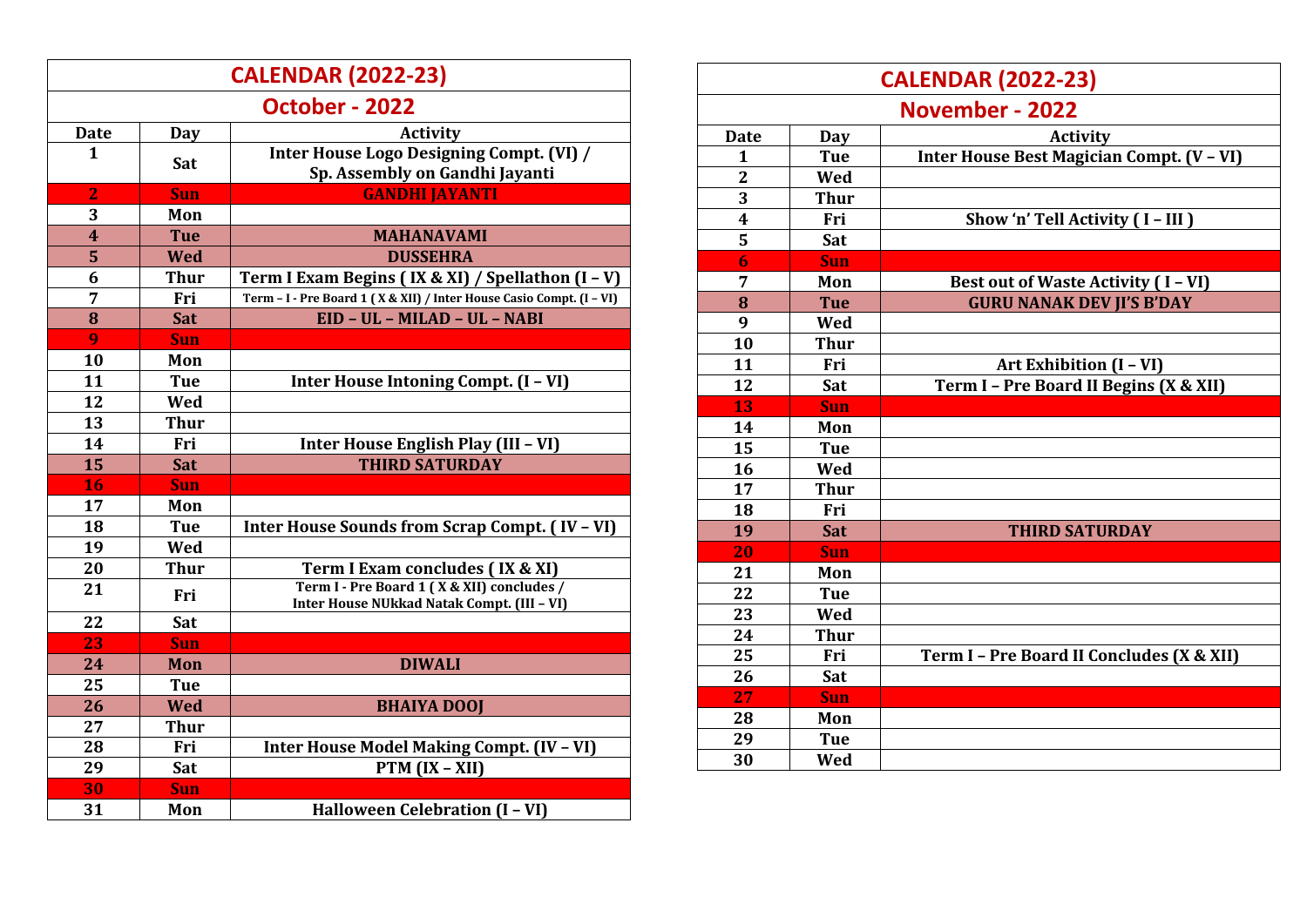| <b>CALENDAR (2022-23)</b> |             |                                          |
|---------------------------|-------------|------------------------------------------|
| December - 2022           |             |                                          |
| <b>Date</b>               | Day         | <b>Activity</b>                          |
| $\mathbf{1}$              | <b>Thur</b> |                                          |
| $\mathbf{2}$              | Fri         | <b>National Pollution Control Day</b>    |
| $\overline{3}$            | Sat         |                                          |
| 4                         | Sun         |                                          |
| 5                         | Mon         |                                          |
| 6                         | <b>Tue</b>  | On the Spot Art Compt. (I - VI)          |
| 7                         | Wed         |                                          |
| 8                         | <b>Thur</b> |                                          |
| 9                         | Fri         | Sports Quiz (V-VI)                       |
| 10                        | Sat         | <b>Inquizitive - The Jodhamal Quiz</b>   |
| 11                        | <b>Sun</b>  |                                          |
| 12                        | Mon         |                                          |
| 13                        | <b>Tue</b>  |                                          |
| 14                        | Wed         |                                          |
| 15                        | <b>Thur</b> |                                          |
| 16                        | Fri         | <b>Presentation by Music Club (I-VI)</b> |
| 17                        | Sat         | <b>THIRD SATURDAY</b>                    |
| 18                        | Sun         |                                          |
| 19                        | Mon         |                                          |
| 20                        | <b>Tue</b>  | UT 2 Begins $(I-IX & XI)$                |
| 21                        | Wed         |                                          |
| 22                        | <b>Thur</b> |                                          |
| 23                        | Fri         | <b>Christmas Celebration</b>             |
| 24                        | Sat         |                                          |
| 25                        | <b>Sun</b>  | <b>CHRISTMAS</b>                         |
| 26                        | Mon         |                                          |
| 27                        | <b>Tue</b>  | UT 2 Concludes (I-IX & XI)               |
| 28                        | Wed         |                                          |
| 29                        | <b>Thur</b> | <b>GURU GOBIN SINGH JI'S B'DAY</b>       |
| 30                        | Fri         |                                          |
| 31                        | Sat         |                                          |

| <b>CALENDAR (2021-22)</b> |             |                                                |
|---------------------------|-------------|------------------------------------------------|
| January - 2023            |             |                                                |
| <b>Date</b>               | <b>Day</b>  | <b>Activity</b>                                |
| $\overline{1}$            | <b>Sun</b>  |                                                |
| $\mathbf{2}$              | Mon         |                                                |
| $\overline{3}$            | <b>Tue</b>  |                                                |
| $\overline{\mathbf{4}}$   | Wed         |                                                |
| 5                         | <b>Thur</b> |                                                |
| 6                         | Fri         |                                                |
| 7                         | Sat         |                                                |
| 8                         | <b>Sun</b>  | White Vacations                                |
| 9                         | Mon         |                                                |
| 10                        | <b>Tue</b>  |                                                |
| 11                        | Wed         |                                                |
| 12                        | <b>Thur</b> |                                                |
| 13                        | Fri         | <b>LOHRI</b>                                   |
| 14                        | Sat         |                                                |
| 15                        | <b>Sun</b>  |                                                |
| 16                        | Mon         | <b>School Re Opens for Students</b>            |
| 17                        | <b>Tue</b>  |                                                |
| 18                        | Wed         |                                                |
| 19                        | <b>Thur</b> |                                                |
| 20                        | Fri         | <b>Inter Class English Elocution (IV - VI)</b> |
| 21                        | Sat         | <b>The Purview</b>                             |
| 22                        | <b>Sun</b>  |                                                |
| 23                        | Mon         |                                                |
| 24                        | <b>Tue</b>  | <b>National Girls Child Day</b>                |
| 25                        | Wed         | <b>Republic Day Celebration</b>                |
| 26                        | <b>Thur</b> | <b>REPUBLIC DAY</b>                            |
| 27                        | Fri         | Cyber Quiz (V - XII)                           |
| 28                        | Sat         |                                                |
| 29                        | <b>Sun</b>  |                                                |
| 30                        | Mon         |                                                |
| 31                        | <b>Tue</b>  |                                                |